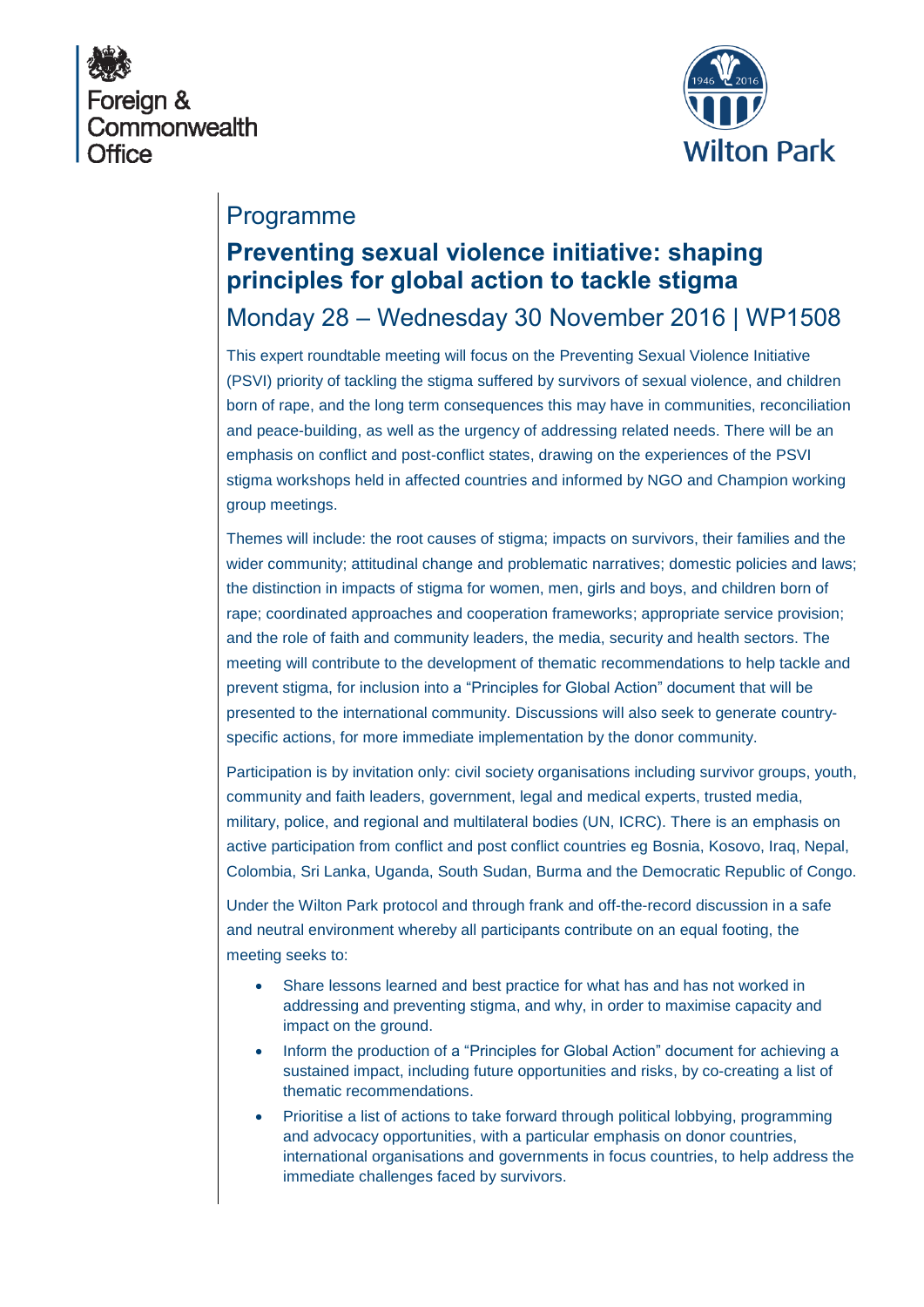## **In association with the Foreign and Commonwealth Office**

# **Monday 28 November**

| 1230-1400 | Participants arrive and buffet lunch available                                                                                                                                                                                                          |
|-----------|---------------------------------------------------------------------------------------------------------------------------------------------------------------------------------------------------------------------------------------------------------|
| 1345      | Briefing for session 3 facilitators in the Library                                                                                                                                                                                                      |
| 1430-1450 | <b>Welcome to Wilton Park</b>                                                                                                                                                                                                                           |
|           | <b>Julia Purcell</b><br>Programme Director, Wilton Park                                                                                                                                                                                                 |
|           | Introduction to meeting: where does tackling stigma fit into the overall PSVI<br>strategy?                                                                                                                                                              |
|           | <b>Baroness Anelay</b><br>Minister of State, Foreign and Commonwealth Office, London                                                                                                                                                                    |
| 1450-1600 | 1. Tackling stigma: understanding the causes and consequences                                                                                                                                                                                           |
|           | What are the risks of failing to act? How does this impact on different survivors? What are<br>the key opportunities to maintain international profile and who needs to do what? Roles and<br>responsibilities at community, national and global level. |
|           | Angela Atim<br>Co-ordinator, Watye Ki Gen, Gulu                                                                                                                                                                                                         |
|           | <b>Charlotte Lindsey-Curtet</b><br>Director of Communication and Information Management Department, International<br>Committee of the Red Cross (ICRC), Geneva                                                                                          |
| 1600-1645 | Photograph followed by tea/coffee                                                                                                                                                                                                                       |
| 1645-1745 | 2. Understanding the impact of stigma and what works?                                                                                                                                                                                                   |
|           | Building on the outcomes of recent workshops and other expert sources: what is the impact<br>on survivors and their families? How is stigma manifested and what are the options for<br>tackling it? What are the main economic and social impacts?      |
|           | <b>Christine Chinkin</b><br>Director, Centre for Women, Peace and Security and Professor of International Law,<br>London School of Economics and Political Science (LSE), London                                                                        |
|           | <b>Letitia Anderson</b><br>Advocacy and Women's Rights Specialist, United Nations Office of the Special<br>Representative of the Secretary-General on Sexual Violence in Conflict, New York                                                             |
| 1745-1845 | 3. Challenges and opportunities: facilitated breakout groups                                                                                                                                                                                            |
|           | Key themes to be addressed:                                                                                                                                                                                                                             |
|           | i.<br>Judicial and legal<br>ii.<br>Police, military and peacekeeping<br>iii.<br>Health<br>Media, education and advocacy<br>iv.<br>Faith, community and cultural leaders<br>v.                                                                           |
|           | Stock-take of themes and opportunity for all participants to set out concerns and priorities,<br>including specific thematic recommendations for inclusion in the "Principles for Global<br>Action" document.                                           |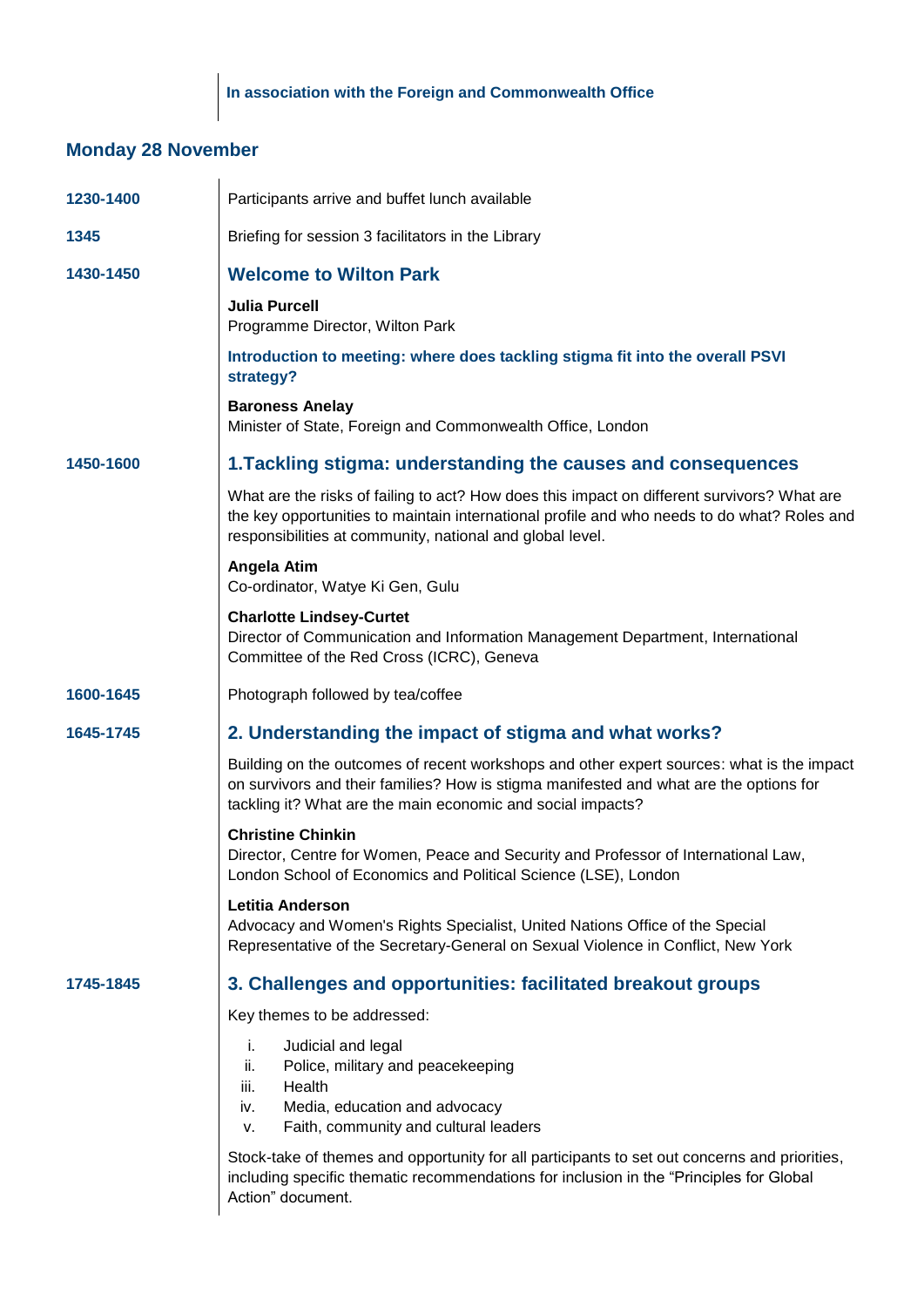| 1845-1915 | Debrief for session 3 facilitators and preparation for session 5 breakout groups in the<br>Library |
|-----------|----------------------------------------------------------------------------------------------------|
| 1915      | Briefing for world café hosts in the Library                                                       |
| 1930      | Reception followed by dinner hosted by<br>lain Ferguson<br>Chairman, Wilton Park                   |

#### **Tuesday 29 November**

| 0800-0845 | <b>Breakfast</b>                                                                                                                                                                                                                                                                     |
|-----------|--------------------------------------------------------------------------------------------------------------------------------------------------------------------------------------------------------------------------------------------------------------------------------------|
| 0900-0930 | 4. Reflections from breakout groups                                                                                                                                                                                                                                                  |
|           | Plenary session                                                                                                                                                                                                                                                                      |
| 0930-1045 | 5. Effective strategies: practical steps and lessons learned                                                                                                                                                                                                                         |
|           | Framed around the 5 key themes:                                                                                                                                                                                                                                                      |
|           | i.<br>Judicial and legal<br>Police, military and peacekeeping<br>ii.<br>Health<br>iii.<br>Media, education and advocacy<br>iv.<br>Faith, community and cultural leaders<br>v.                                                                                                        |
|           | Drawing on lessons learned and best practice examples:                                                                                                                                                                                                                               |
|           | Lessons learned to date (eg what worked and what less so)<br>٠<br>Why did it work: what obstacles and how to overcome? including ways of improving<br>$\bullet$<br>referral pathways to services and mainstreaming<br>What could be applied elsewhere?<br>$\bullet$                  |
|           | This is an opportunity for all participants to identify general principles and guidelines for<br>action on stigma based on lessons learnt, as well as to put forward draft recommendations<br>for specific country-based actions to be taken forward by the international community. |
| 1045-1115 | Tea/coffee                                                                                                                                                                                                                                                                           |
| 1115-1230 | 6. Causes and challenges of stigma: towards a deeper understanding<br>of what needs to change                                                                                                                                                                                        |
|           | <b>World café session</b>                                                                                                                                                                                                                                                            |
|           | <b>Great Hall</b>                                                                                                                                                                                                                                                                    |
|           | 4 key themes:                                                                                                                                                                                                                                                                        |
|           | Ineffective legal/justice frameworks<br>Laws, policy, discriminatory practices<br>Negative gender norms/harmful societal attitudes<br>Inadequate access to services/support<br>$\bullet$                                                                                             |
|           | Opportunity to draw on experience and expertise, identify commonalities, cross-pollinate,<br>promote country to country learning, establish what could be done differently to effect<br>change around stigma at the local, national and international level.                         |
| 1230-1315 | 7. Reflections from world café                                                                                                                                                                                                                                                       |
|           | Plenary session                                                                                                                                                                                                                                                                      |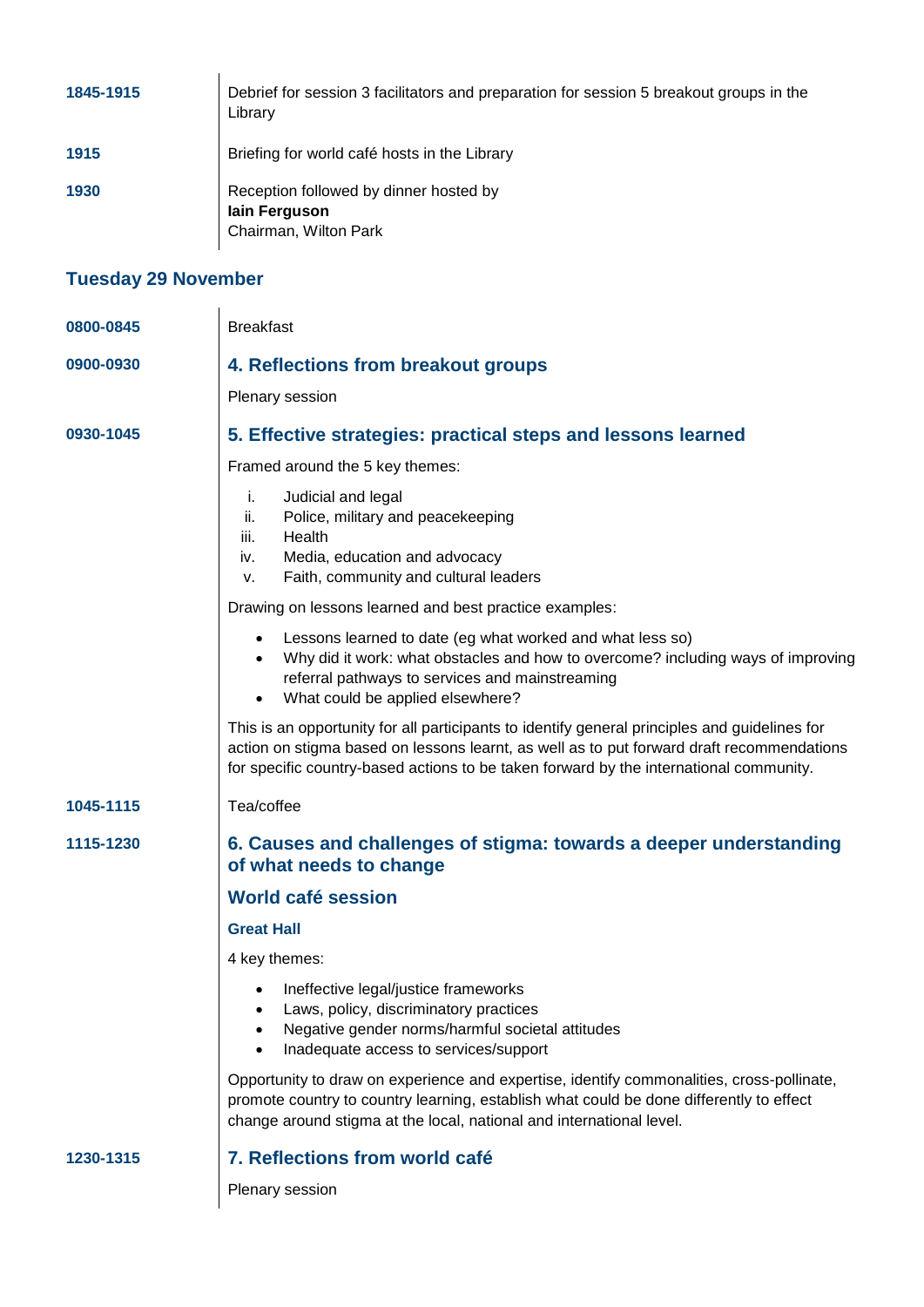| 1315-1445                    | Lunch                                                                                                                                                                                                                                                                            |  |
|------------------------------|----------------------------------------------------------------------------------------------------------------------------------------------------------------------------------------------------------------------------------------------------------------------------------|--|
| 1400                         | Briefing for session 8 and session 10 facilitators in the Library                                                                                                                                                                                                                |  |
| 1445-1600                    | 8. Building good practice and developing practical responses -<br>themes for action                                                                                                                                                                                              |  |
|                              | Thematic breakout session.                                                                                                                                                                                                                                                       |  |
|                              | What works/how to adapt? Building on ideas from preceding sessions, start to build best<br>practice, resource pool, guide for new actors including donors, who needs to do what and<br>future action points.                                                                     |  |
|                              | 4 facilitated groups                                                                                                                                                                                                                                                             |  |
|                              | i.<br>Ineffective legal/justice frameworks<br>ii.<br>Laws, policy, discriminatory practices<br>Negative gender norms/harmful societal attitudes<br>iii.<br>Inadequate access to services/support<br>iv.                                                                          |  |
|                              | All groups to discuss eg: improving accountability, increasing trust, ensuring survivor<br>centred responses, best practice, cross learning, coordination, what would be needed for<br>effective application across sectoral responses (including prevention of stigmatisation). |  |
| 1600-1700                    | 9. Gallery walk                                                                                                                                                                                                                                                                  |  |
|                              | Tea/coffee available                                                                                                                                                                                                                                                             |  |
|                              | Opportunity for all to view boards and flip-charts, ask questions, compare notes, add<br>commentary, identify synergies. Leading to:                                                                                                                                             |  |
| 1700-1815                    | 10. Tackling stigma: towards a 'Principles for Global Action' document                                                                                                                                                                                                           |  |
|                              | Breakout session: 4-6 breakout groups                                                                                                                                                                                                                                            |  |
|                              | All groups to discuss the 'Principles for Global Action'. What do sector actors and the<br>international community need to be aware of in order to help prevent and avoid<br>compounding stigma?                                                                                 |  |
|                              | What core general principles need to be adhered to (eg do no harm,<br>confidentiality)?                                                                                                                                                                                          |  |
|                              | Who and what needs to be taken into consideration (eg pre-existing stigmas,<br>cultural norms, LGBTQI+)                                                                                                                                                                          |  |
| 1815                         | Debrief for facilitators/resource people in the Library                                                                                                                                                                                                                          |  |
| 1900                         | Reception followed by Conference dinner                                                                                                                                                                                                                                          |  |
| <b>Wednesday 30 November</b> |                                                                                                                                                                                                                                                                                  |  |
|                              |                                                                                                                                                                                                                                                                                  |  |

| 0800-0900 | Breakfast and checkout                                                                                                                                                                                       |
|-----------|--------------------------------------------------------------------------------------------------------------------------------------------------------------------------------------------------------------|
| 0915-1015 | 11. Developing the global document                                                                                                                                                                           |
|           | Thematic breakout groups                                                                                                                                                                                     |
|           | Fine tuning of Session 10, including new insights, light bulb moments, agreeing thematic<br>recommendations (including country-specific recommendations where relevant), for<br>feedback in plenary session. |